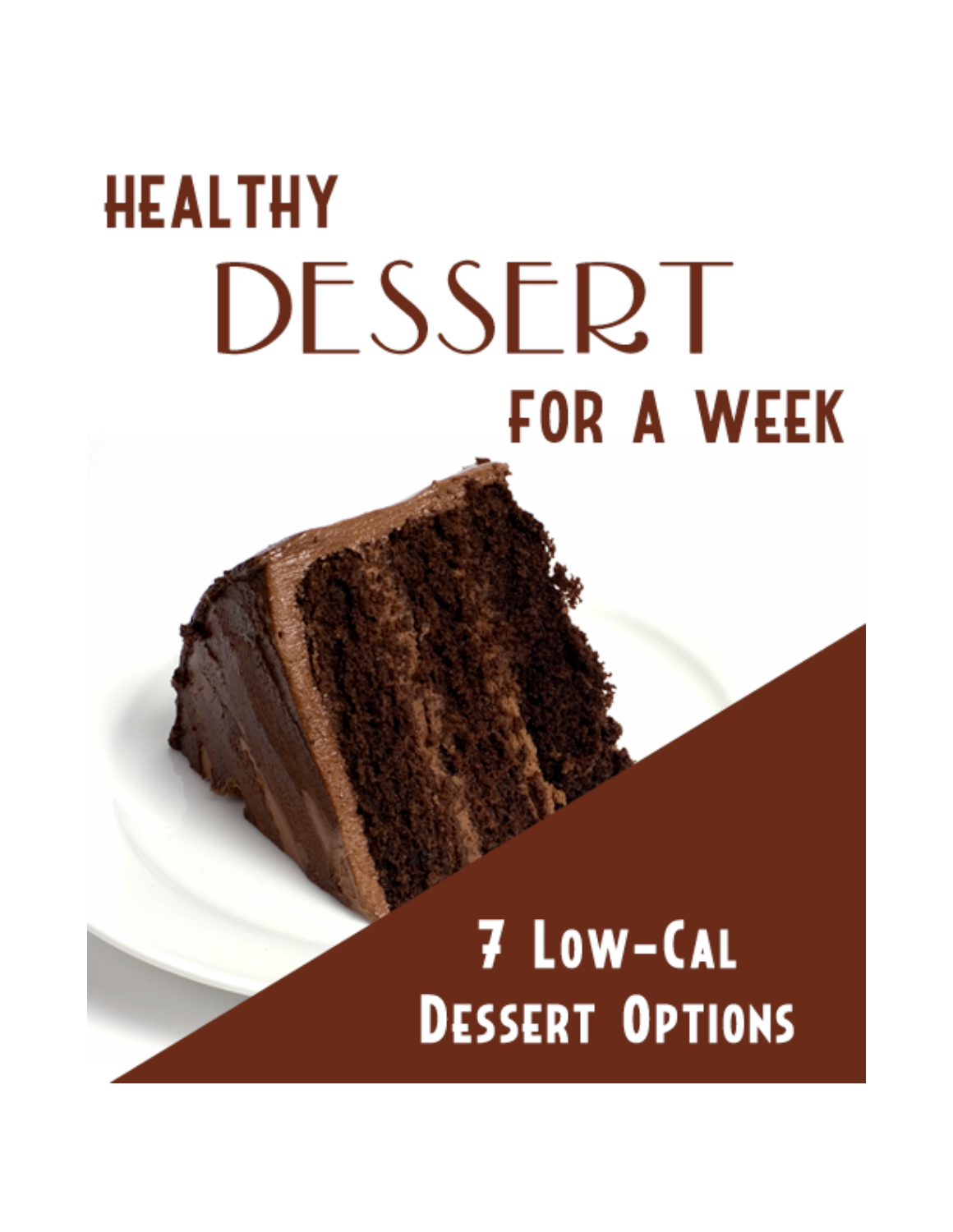## TABLE OF CONTENTS

| <b>Fruity Parfaits</b>         | 3  |
|--------------------------------|----|
| Mocha Pudding                  | 4  |
| <b>Banana Quesadillas</b>      | 5  |
| <b>Broiled Mango</b>           | 6  |
| <b>Sesame Squares</b>          |    |
| <b>Easy Chocolate Cake</b>     | 8  |
| <b>Grapefruit Mango Sorbet</b> | 10 |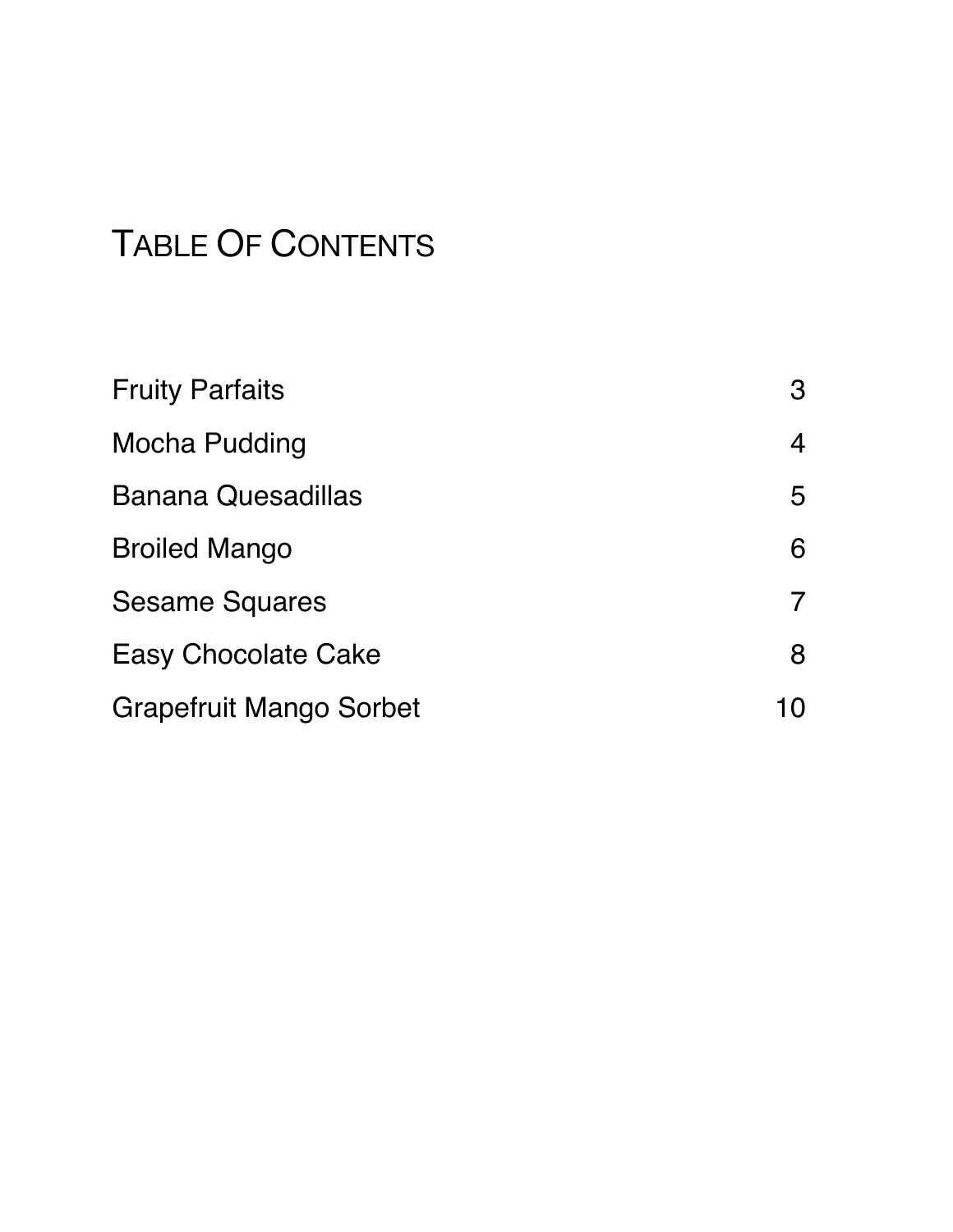## <span id="page-2-0"></span>FRUITY PARFAITS

This treat uses non-fat yogurt for it's creamy texture.

#### **Ingredients**

**2 8-ounce** containers (2 cups) nonfat peach yogurt **1/2 pint** fresh raspberries, (about 1 1/4 cups) **1 1/2 cups** fresh, frozen or canned pineapple chunks

#### **Directions**

1. Divide and layer yogurt, raspberries and pineapple into 4 glasses.

(Makes 4 Servings)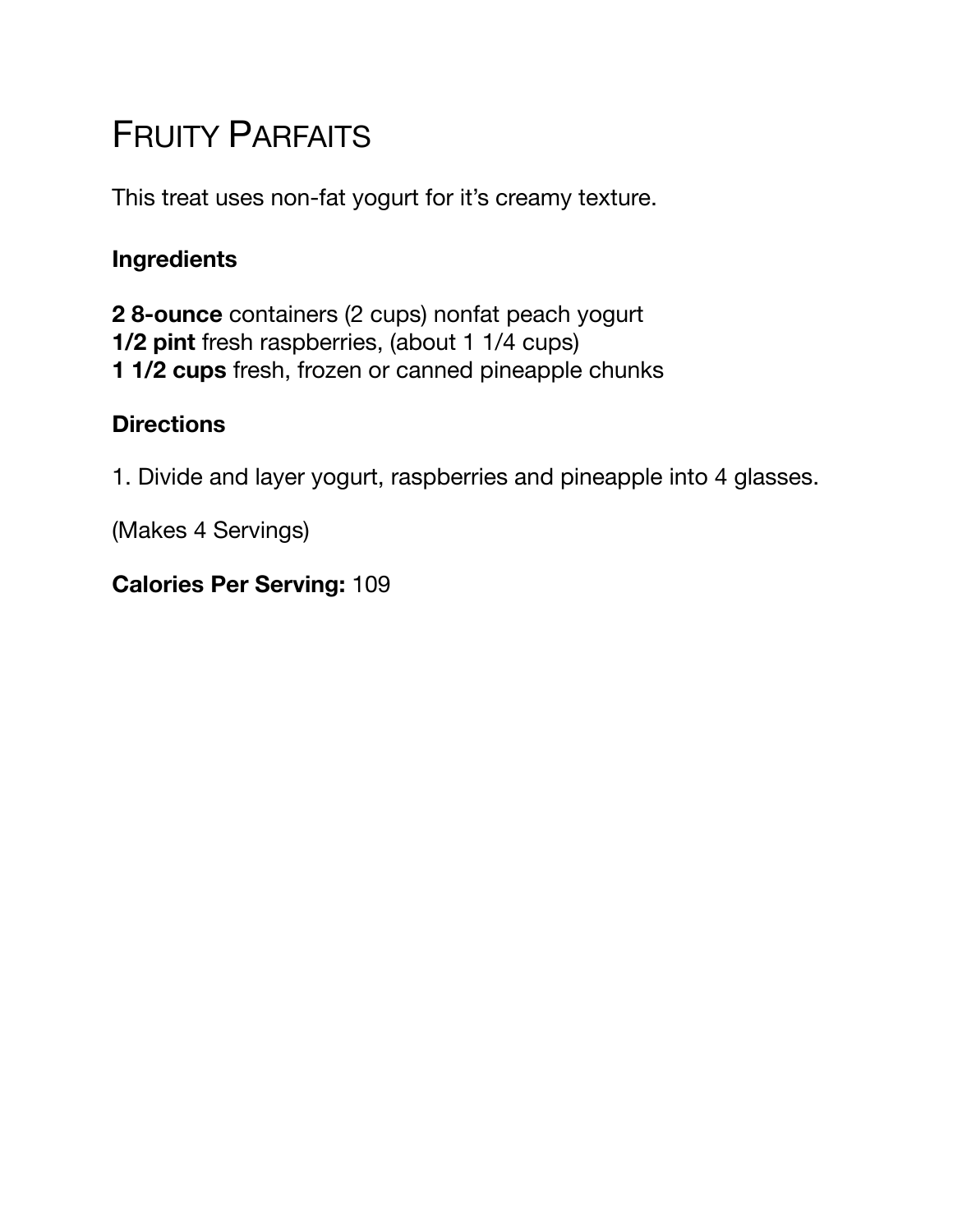## <span id="page-3-0"></span>MOCHA PUDDING

Homemade pudding is much healthier than store bough, and usually tastier too!

#### **Ingredients**

**1/4 cup** sugar **3 tbsp** cornstarch **2 tsp** instant coffee mix or espresso powder **1/2 tsp** ground cinnamon **pinch salt 2 cups** lowfat chocolate milk **2 ounces** bittersweet chocolate, very finely chopped **1 tsp** vanilla extract

#### **Directions**

1. Whisk the sugar, cornstarch, coffee, cinnamon, and salt in a large saucepan. Whisk in milk over medium heat, then cook for about five minutes, stirring occasionally at first, then frequently at the end, until mixture thickens.

2. Remove from heat; add chocolate and vanilla, whisking until chocolate is smooth.

3. Serve warm or pour into five containers, placing plastic wrap directly on the pudding surface. Stays good in fridge for 5 days.

(Makes 5 Servings)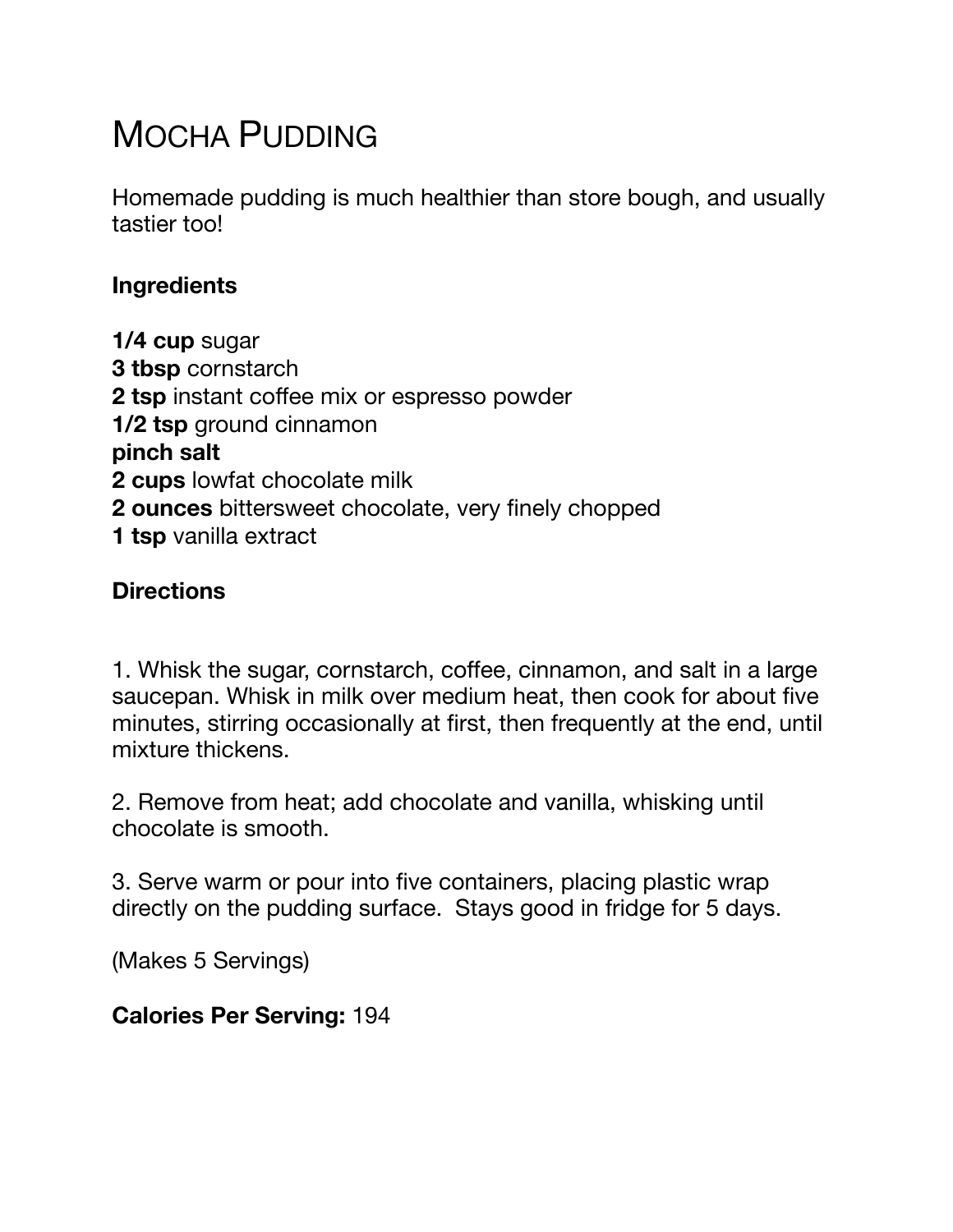## <span id="page-4-0"></span>BANANA QUESADILLAS

This dessert take on a mexican meal is a treat the whole family will enjoy.

#### **Ingredients**

**2** whole wheat tortillas

- **1** ripe banana
- **1 tbsp** peanut butter
- a few chocolate chips (optional)

#### **Directions**

1. Mash banana in bowl with potato masher.

2. Spread peanut butter and mashed banana on tortilla. Add chocolate chips, and top with other tortilla.

3. Warm in microwave for 20 seconds. (Time may vary depending on your microwave.)

4. Slice and serve.

(Makes 2 Servings)

**Calories Per Serving:** 240 (without chocolate chips)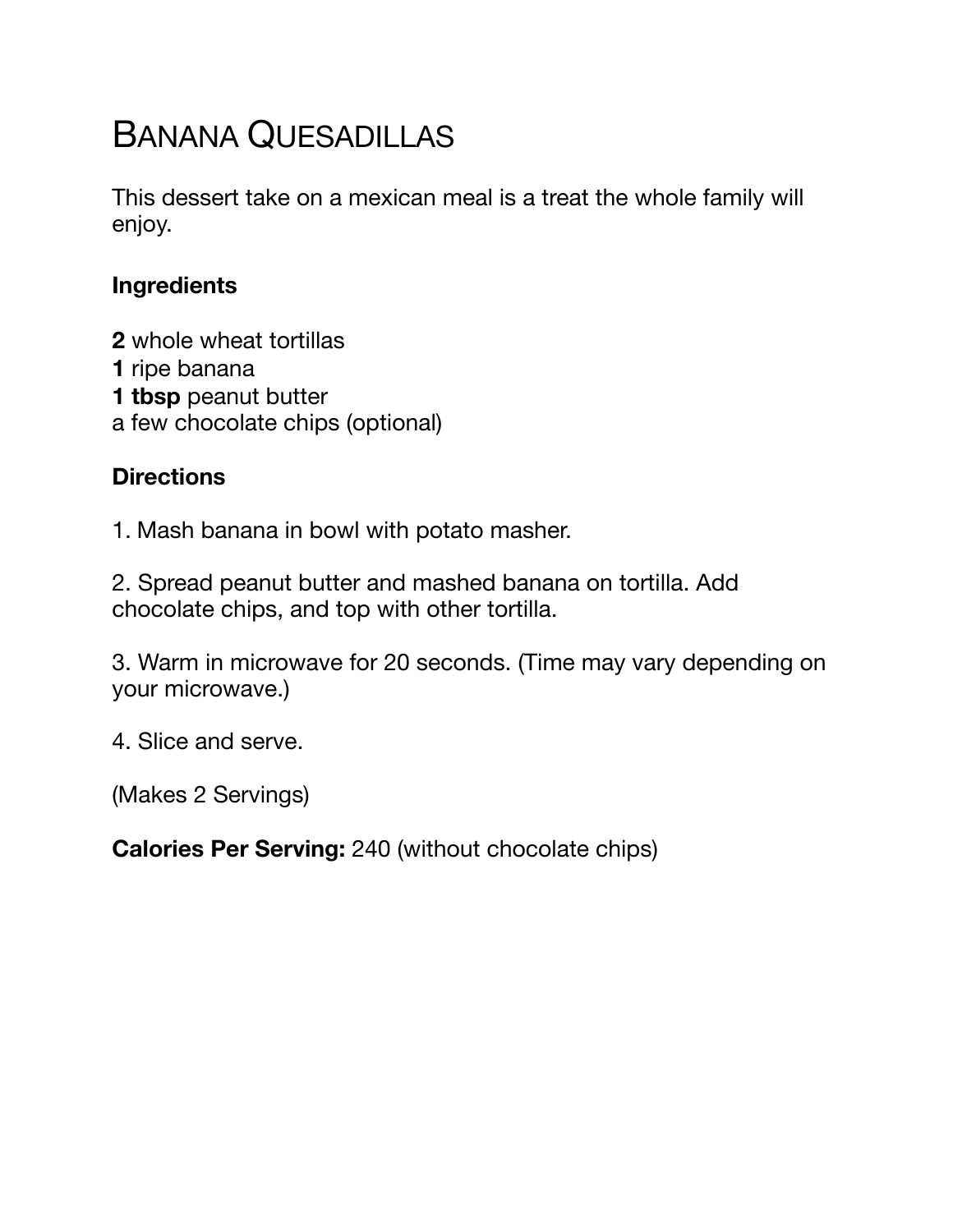## <span id="page-5-0"></span>BROILED MANGO

A quick and simple treat, that will still impress guests.

#### **Ingredients**

**1** Peeled and Sliced Mango Lime cut into wedges

#### **Directions**

1. Position rack in upper third of oven and preheat broiler. Line a pan with foil.

2. Arrange mango slices in a single layer in the prepared pan. Broil until browned in spots, 8 to 10 minutes. Squeeze lime wedges over the broiled mango and serve.

(Makes 2 Servings)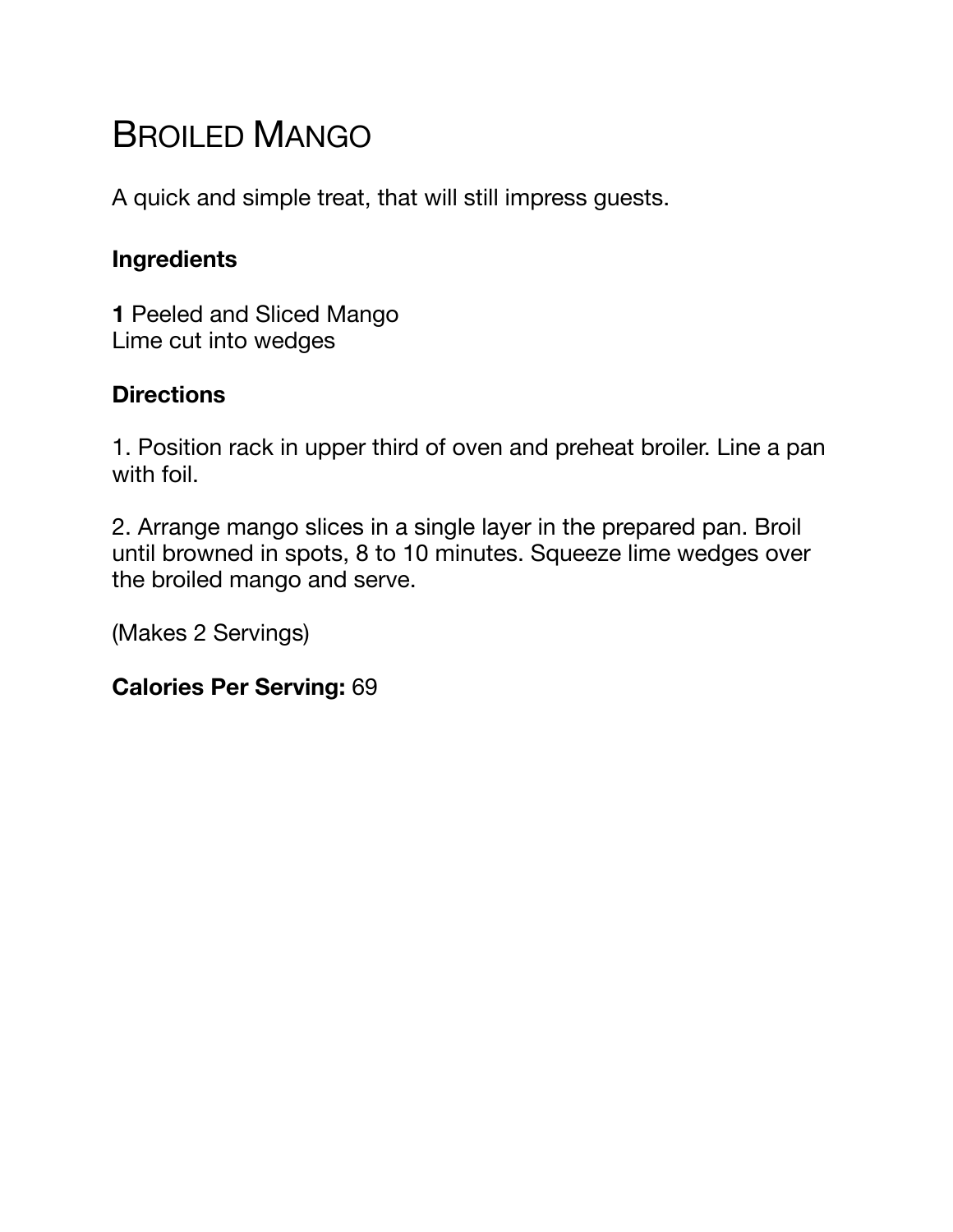### <span id="page-6-0"></span>SESAME SQUARES

Sesame seeds are tasty calcium packed powerhouses.

#### **Ingredients**

**1/3 cup** honey **1/3 cup peanut butter 3/4 cup** nonfat dry milk **3/4 cup** sesame seeds **1/4 cup** raisins **1/4 cup** shredded coconut

#### **Directions**

1. In a large bowl, combine the honey, peanut butter, dry milk, sesame seeds, raisins, and coconut.

2. Spread the mixture into an 8 x 8-inch baking pan and refrigerate for 4 hours. Cut into 1-inch squares.

(Makes 32 Servings, 2 squares per serving)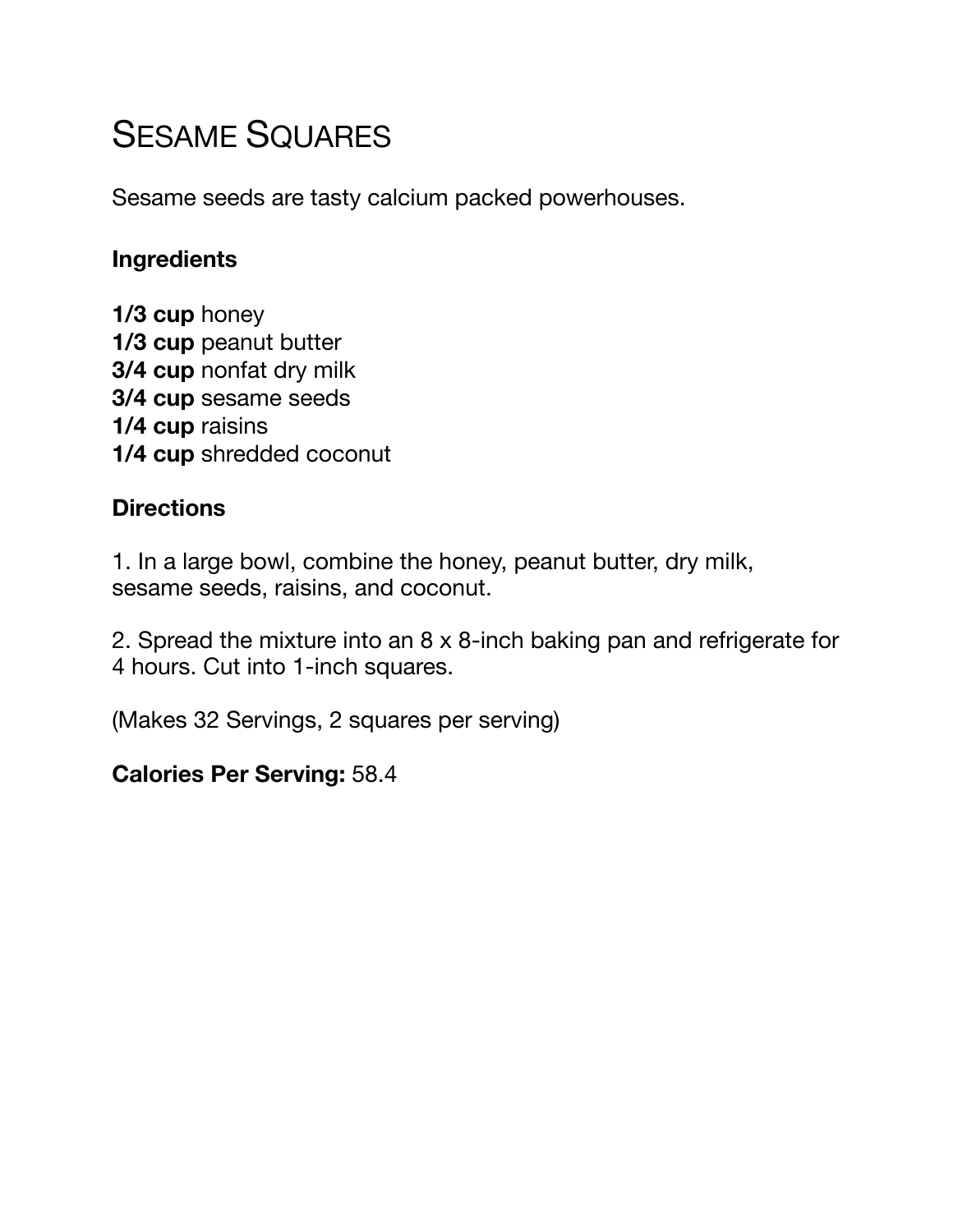## <span id="page-7-0"></span>EASY CHOCOLATE CAKE

This recipe only takes one bowl, just imagine, easy chocolate cake!

#### **Ingredients**

**3/4 cup plus 2 tbsp** whole-wheat pastry flour **1/2 cup** granulated sugar **1/3 cup** unsweetened cocoa powder **1 tsp** baking powder **1 tsp** baking soda **1/4 tsp** salt **1/2 cup** nonfat buttermilk **1/2 cup** packed light brown sugar **1 large** egg, lightly beaten **2 tbsp** canola oil **1 tsp** vanilla extract **1/2 cup** hot strong black coffee Confectioners' sugar, for dusting

#### **Directions**

1. Preheat oven to 350°F. Coat a 9-inch round cake pan with cooking spray. Line the pan with a circle of wax paper.

2. Whisk flour, granulated sugar, cocoa, baking powder, baking soda and salt in a large bowl.

3. Add buttermilk, brown sugar, egg, oil and vanilla. Beat with an electric mixer on medium speed for 2 minutes. Add hot coffee and beat to blend. Pour the batter into the prepared pan.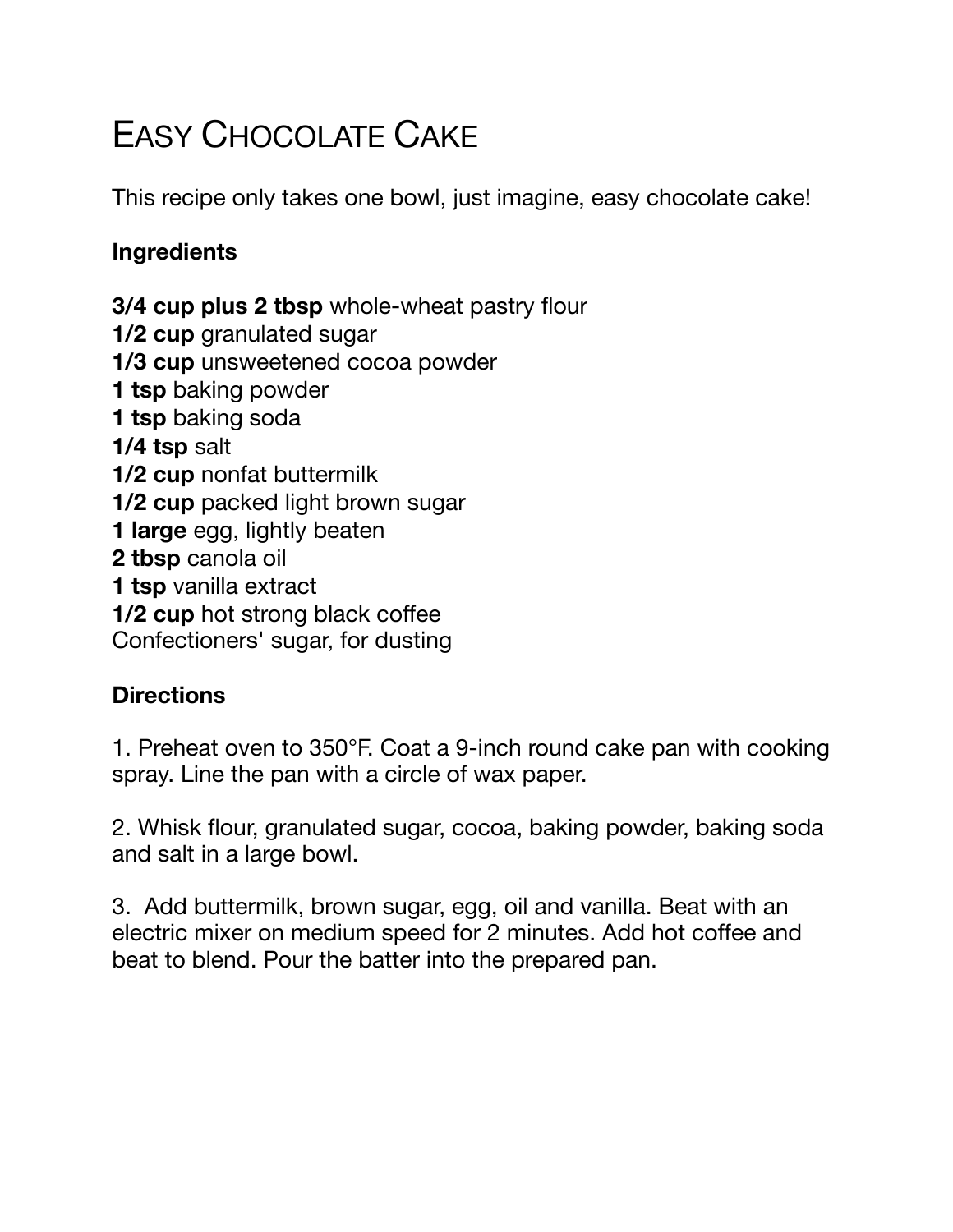4. Bake the cake until a skewer inserted in the center comes out clean, 30 to 35 minutes. Cool in the pan on a wire rack for 10 minutes; remove from the pan, peel off the wax paper and let cool completely. Dust the top with confectioners' sugar before slicing.

(Makes 12 Servings)